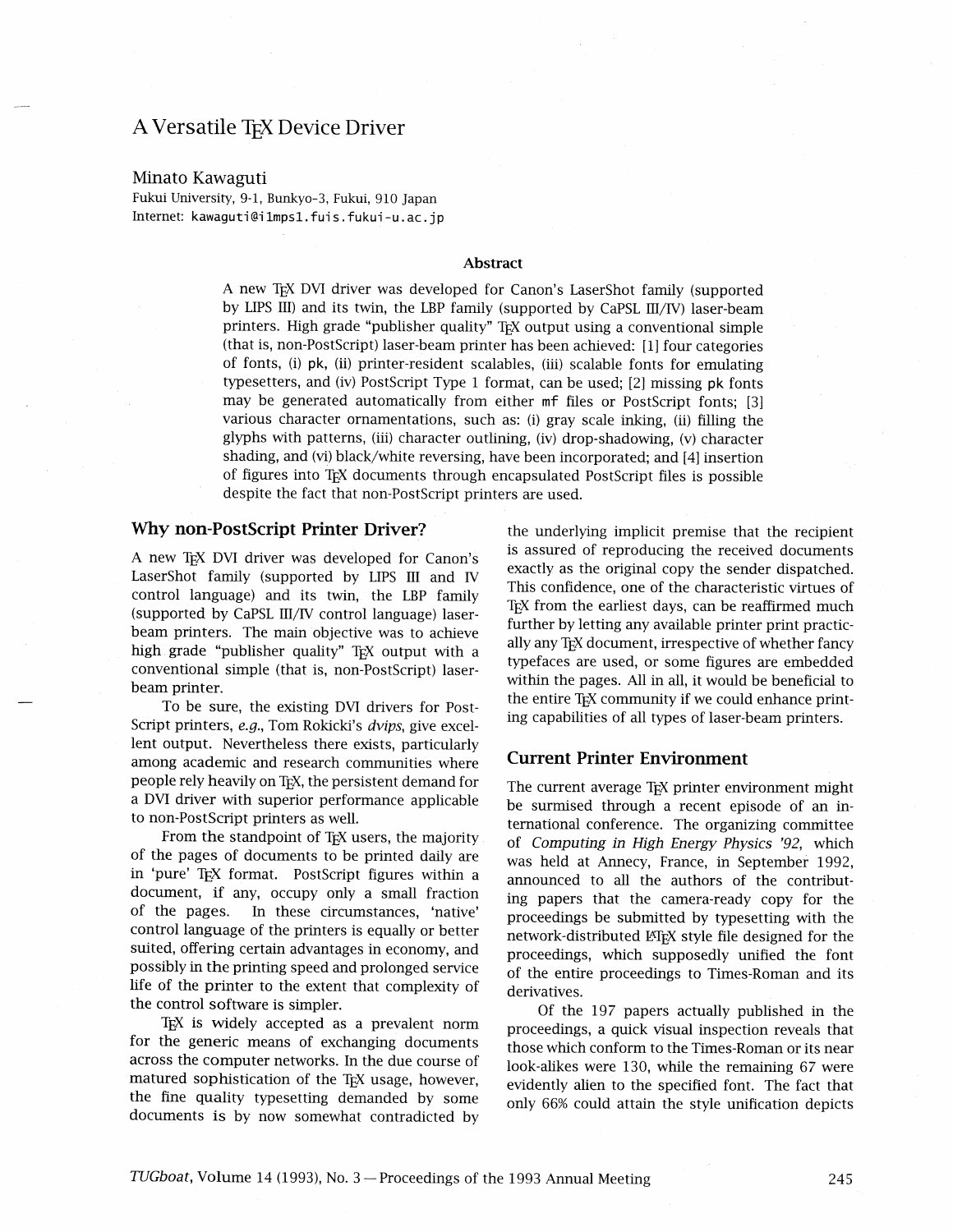#### Minato Kawaguti

the still haunting problem of availability of fonts other than the Computer Modern.

With regard to non-alphabetic languages of which Japanese is one, the issue of fonts is more serious. The significant cost overhead associated with the Japanese PostScript fonts, and also the penalty of speed of PostScript printers in the past in dealing with these fonts, could have influenced the current proliferate use, among T<sub>F</sub>X users, of non-PostScript printers equipped with resident scalable fonts for the language.

## **Extended Functionality**

The major objective of the development of the DVI driver to be described (henceforth denoted as the *Driver* for short), therefore, is to bestow the non-Postscript printer with the following extended features so that it can cope with the variety of unorthodox needs likely to be encountered in printing T<sub>EX</sub> documents written by some of the demanding users.

Figures. Insertion of figures in a TEX text should be performed in the standard manner. The figure, described in a separate file in the PostScript form, should be allocated at the specified location in the prescribed size. The image figure based on a bitmap file should also be included in the TEX document.

**Fonts.** It should be possible to mix the fonts in a multitude of formats, including pk fonts and standard PostScript fonts.

**Ornamentation.** For broadening the area of TEX application, it is highly desirable to add ornamental power of decorative expression beyond the standard TEX capabilities. Among others the following features are particularly noteworthy:

- 1. character highlighting for instruction manuals;
- 2. inclusion of half-tone shaded boxes for generating various forms;
- 3. artistic fonts for cover pages of books and manuals;
- 4. distinct taste or appeal of formal letters through the choice of adequate fonts; and
- 5. eye-catching special effects design for posters.

## **Basic Driver Action**

The way the *Driver* prints the information in a DVI file can be summarized as follows:

1. The *Driver* translates the information in a DVI file into the 'native' control codes of the printer.

- 2. To insert a figure, the content of the specified PostScript file is interpreted by a slightly modified version of GNU'S Ghostscript interpreter as a filter.
- It deals with a large variety of fonts by obtaining the glyph data from the files on a multitude of media, including compact discs.
- 4. Various kinds of character ornamentations are performed for special effects whde printing by TEX. The *Driver* receives the command specific to the printer through the 'special' command of TEX.
- It manages the buffer memory of the printer while downloading the glyph data.
- 6. It generates the missing pk fonts, if necessary, from the mf files, or from PostScript Type 1 fonts.
- 7. It can maintain the size of the dynamic font directories below the upper bound specified by the system administrator.

## **Applicable Fonts**

Four different kinds of fonts can be freely intermingled while typesetting:

- 1. pk fonts;
- 2. scalable fonts resident in the printer;
- 3. scalable fonts for emulating typesetters; and
- 4. scalable fonts in (encrypted) PostScript Type 1 format.

The *Driver* determines which font data among the actually implemented ones in the host computer or in the printer are to be used for each font specified in the DVI file, by looking at the font table which describes the corresponding relationship between them.

pk **fonts.** There are three categories of pk files, reflecting how they are generated:

- 1. pk fonts generated from mf file by METAFONT,
- 2. pk fonts created from PostScript font (typically Type 1 format font), and
- 3. pk fonts which have no corresponding generic data file mentioned above.

These fonts are located in three separate font subdirectories for ease of maintenance.

The standard TEX fonts, including Computer Modern, Computer Concrete, and **AMS** Euler, belong to the first category. The *Driver* presumes that the pk file of this category is always available. If found missing, the *Driver* immediately trips to the automatic font generation procedure to be described later.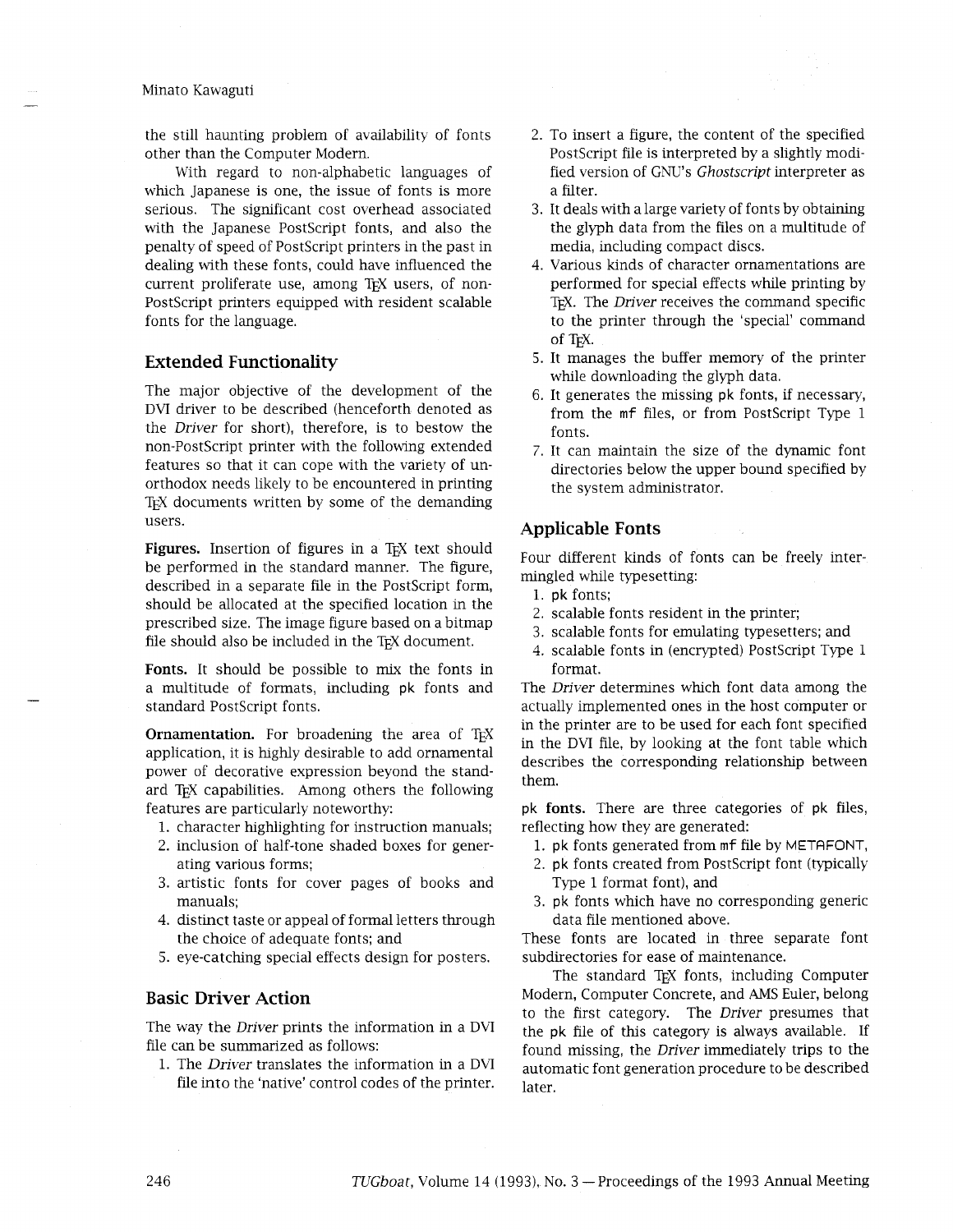The pk fonts of the second category are those generated mostly from the Type 1 format Post-Script fonts. If the *Driver* discovers that the needed pk font of this category is missing while the corresponding Type 1 format file exists, the automatic font generation process is activated.

The pk font of the third category does not have its associated generic file. Some of the Japanese character fonts in wide use belong to this category.

The pk glyph files in the directories corresponding to the first two categories may be erased, if necessary, during the autonomous management of the disk space, whereas the files in the thrd category should never be erased.

**Resident scalable fonts.** The printer has some number of fonts as resident scalable fonts. When two optional font cards are mounted to the LIPS version of printer, for example, the *Driver* utilizes at least nine scalable fonts simultaneously, namely Dutch, Swiss, Avant Garde, Century Schoolbook, Bookman, Zapf, together with three standard Japanese typefaces, that is, Mincho, Square Gothic, and Round Gothic.

**Scalable fonts for emulating typesetters.** The font glyph data described by Bezier curves in conformance with a subset of PostScript language constructs are also available. They are derived from the proprietary fonts originally developed in Ikarus format for some of commercial typesetters. (As such they are not in PostScript font format.) Although this type of font is not necessarily in wide circulation, there are occasions when one wishes to simulate the typesetter with a local printer. Publishers and authors might be able to enjoy improved mutual communications.

Outline font data are sent to the printer after translating into the control language of the printer.

**PostScript Type 1 format fonts.** The fonts **in** ths category can be used in two different ways:

- 1. The first method converts the data into pk format in advance, as described before, and then uses it as the pk font.
- 2. The second method converts the content of the Type 1 format data into a sequence of plain PostScript commands by means of the decryption algorithm as specified by Adobe Systems, Inc., and then sends it to the printer just as described for the plain PostScript fonts.

The advantage of the first method is its printing speed. It is best suited for routine use or for printing a document of significant volume. Since xdvi can display any pk font on the X-window screen,

this scheme permits brisk and efficient previewing as well. In contrast, the second method sports the advantages of a scalable font. For example, gray scale inking is possible only when the second method is used.

#### **Gray Scale Inking**

Whereas in standard documents there is no particular need for printing glyphs with anything other than solid black ink, the introduction of gray scale inking to TFX offers the following merits:

- 1. It adds slightly more artistic flavor to typesetting, whle balancing optical reflectivity of the entire page by making a glyph of a significantly large size font look milder.
- 2. Controlled level of emphasis may be given to each character of a string.

Glyphs of scalable fonts may be filled with any of the hundred grades of gray scale, ranging from pure white to solid black, with or without superimposing its contour line.

Since the inking on the glyph is treated logically as opaque, a glyph of lighter inking may be superimposed on top of a darker background.

#### **Filling with Patterns**

The printer under consideration is equipped with a primitive command which fills the local region enclosed by a closed circuit such as one element of a glyph. The filling is not limited to a homogeneous gray. Any of the 64 textural filling patterns the printer can generate, in addition to the 100 homogeneous gray scales, may be equally applicable. In what follows it should be understood, therefore, that the word 'fiiling' refers both to gray scales and to textural patterns without any distinction.

## **Other Character Ornamentations**

For printing instruction manuals covering subjects associated with the screens of computer terminals, it is customary to reproduce the highlighted character strings displayed in reverse video mode faithfully on a printed page. The *Driver* can perform the character black/white reversing for this purpose.

Character shading may be a milder alternative of emphasizing character strings. Any of the filling patterns may be specified for the shading.

Drop shadowing (shadow characters) may offer the effect of somewhat artistic flavor. This can be accomplished by adding an arbitrary depth and pattern of shadow to each character.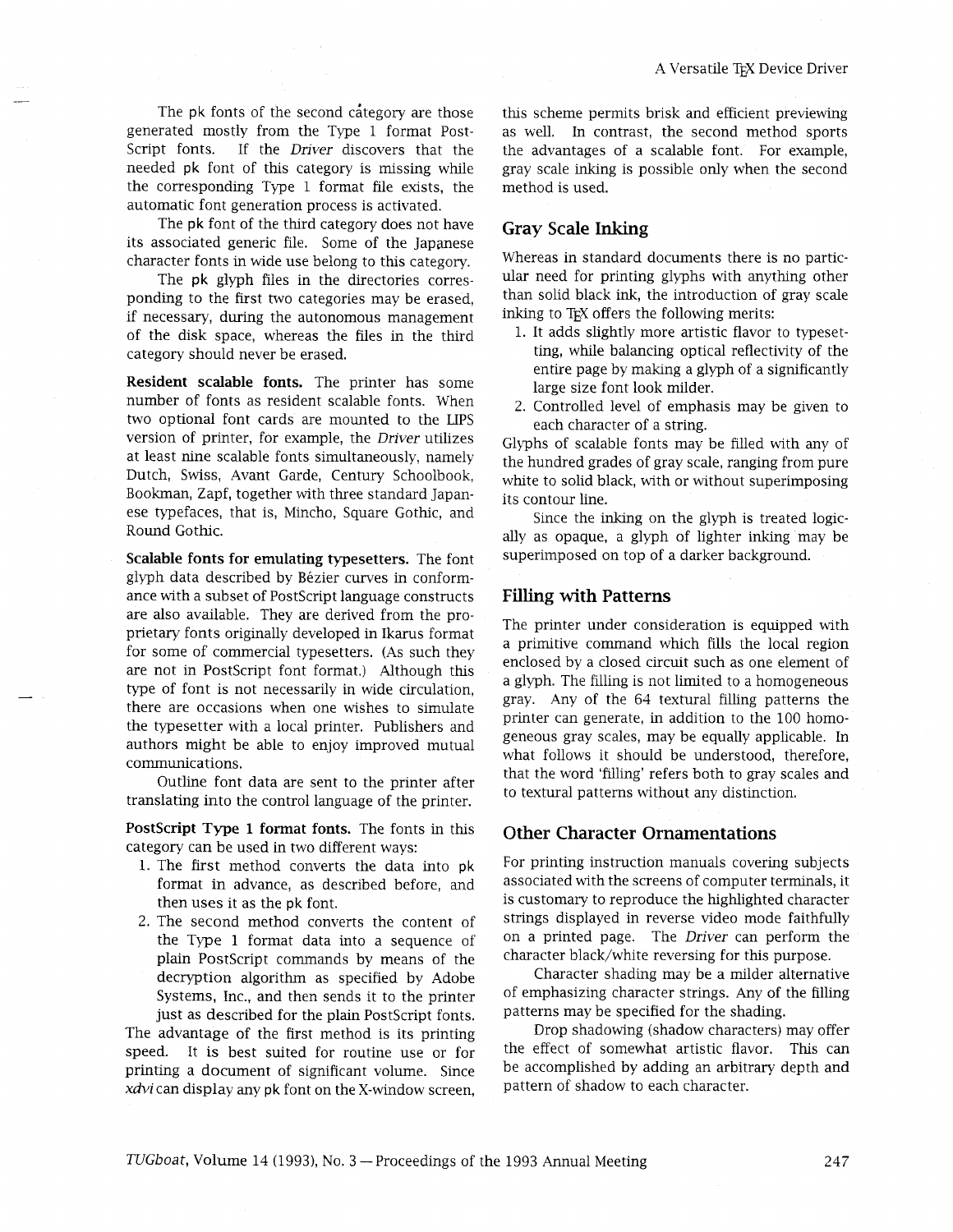#### Minato Kawaguti

To create various kinds of forms, the Driver may apply shading to a rectangular area.

## **Insertion of Figures**

The way figures are inserted into TEX documents assimilates the manner adopted by other existing DVI drivers for PostScript printers.

Any file in encapsulated PostScript format (EPSF) is qualified as a figure file. To insert a figure, a new TEX macro is called in, which requests the designated file name, and as an option the figure size as well. The Driver modifies, if necessary, the width and the height of the figure independently so that the size matches exactly that specified by the macro parameters. The calculation of the magnification factors is based on the data of the original figure size contained in the header portion of the figure file.

As a contingency measure, the Driver accepts as well plain PostScript files which are not in EPSF. Since no rescaling is performed in this case, it is the user's responsibility to adjust beforehand the figure size to the parameters specified in the macro parameters. This extra option is to safeguard dedicated T<sub>F</sub>X adherents from the confusion in discriminating between the two PostScript formats.

A bitmap pattern, such as a dumped-out copy of an X-window screen, may also be included into a document. In most cases, however, bitmap data converted to EPSF is preferred because of the auto-scaling feature mentioned above.

#### **Automatic Font Generation**

If the Driver discovers that any of the pk fonts specified in the DVI file are missing, it generates the missing pk font automatically, provided that (1) the corresponding mf file exists, or (2) the font table registers the font to be generated from the corresponding PostScript Type 1 font and the PostScript font file actually exists.

In the first case, the *Driver* first activates *virmf*, which is a tool of METAFONT, to generate the pk file on the spot from the mf file, and then resumes the suspended printing work by using the newly created font, in the same way as dvips, and also *xdvi,* do in a similar situation.

In the larter case, it creates the pk file automatically with the help of GNU'S *Font Utilities,* and then comes back to the suspended job again just as it does while working with mf files.

This feature, which helps reduce the chance of failure resulting from lack of fonts, will be found effective when printing jobs are queued across the network.

## **Processing Speed**

The speed of printing is as important as the quality of output from the utilitarian point of view in daily service. Since the printer's internal buffer memory for storing font glyphs is limited to typically 6 MB in size, the Driver gives higher priority to the more frequently used fonts. The selection algorithm for the font registration checks the font size, the classification of the nature of font, and the statistics on the frequency of request in the past.

The speed of printing is greatest when the Driver uses the fonts which have been registered in the printer memory through the previous font downloading.

Because of the sheer volume of font data, printing Japanese documents is much more critical compared with the case with alphabetic fonts. Each Japanese font consists of 7285 characters. Without an adequate policy for the selection of font registration, precious resources will be used up quickly by fonts with less urgent needs, thus resulting in serious degradation of the performance.

Since the interface of the printer in use by the host computer is limited either to Centronics format or to RS232C, time spent in transmitting the glyph data governs the overall printing speed. Therefore it is extremely time-consuming to transmit each of the glyph data of fonts in frequent use from the host computer without storing them in the printer memory.

So as to boost the printing speed, the glyph data of the resident scalable fonts may also be registered into the buffer memory. Whde using multiple Japanese fonts, however, there occurs occasionally a situation when the amount of font data exceeds the volume of the buffer memory. In these circumstances, use of the resident fonts without registration can be a good compromise because it eliminates at least the time loss due to the glyph data transfer.

## **Compatibility**

To eliminate system dependencies as much as possible from TEX source files while using the newly added extended features (gray scale inking, pattern filling, and character ornamentation), a style file which contains the related macros definitions is included in the (E)TEX source files. Under the premise that these features are universally welcome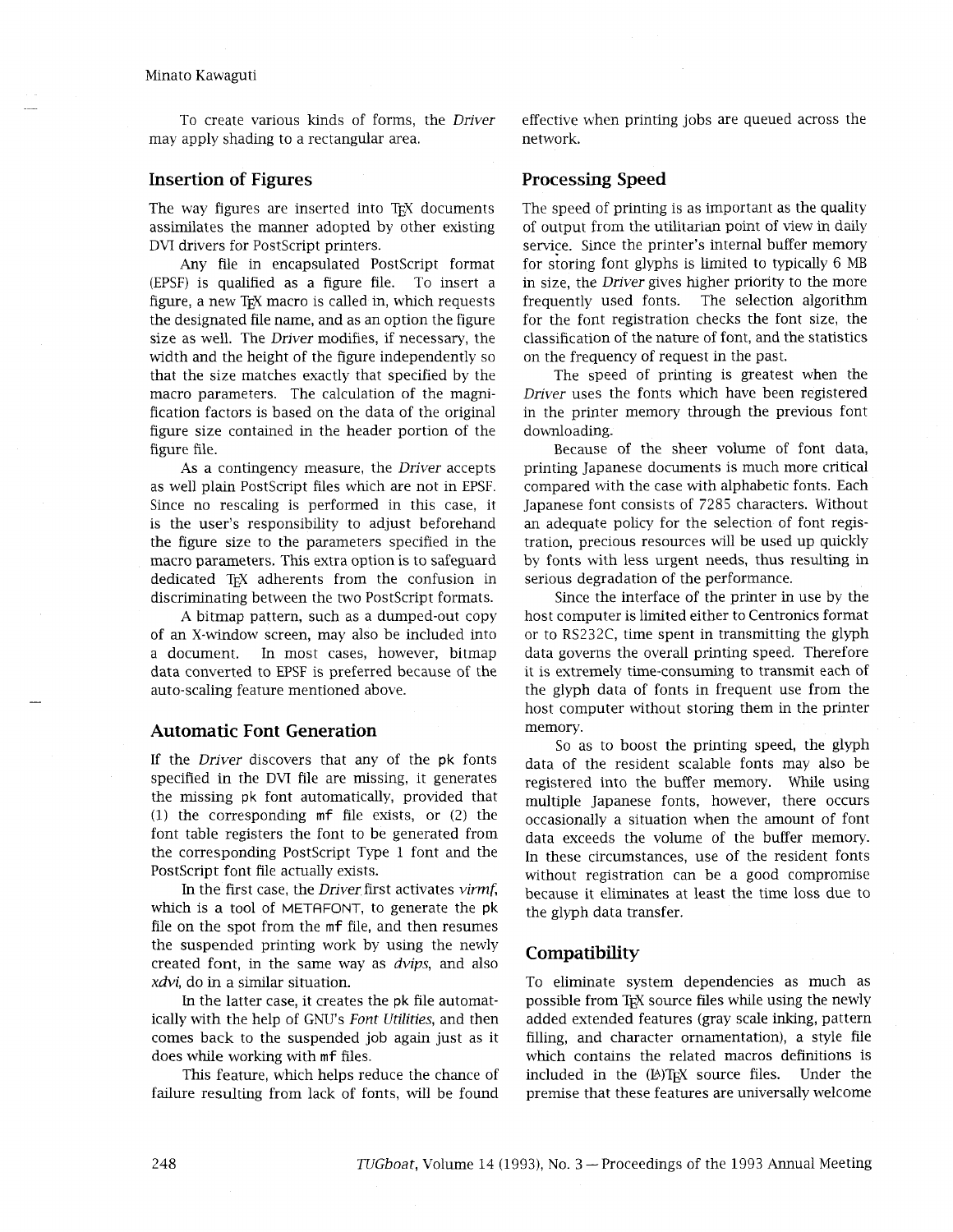by a broad spectrum of the audience, it is hoped that T<sub>F</sub>X source files can attain a certain degree of system independence when the other printer drivers eventually incorporate their respective style files sharing the common format for these macros.

#### **Evaluation**

The *Driver* has been tested successfully with all models of laser-beam printer which were available for evaluation: Canon's B406S, A304E, A404E, and B406G. All of them are supported with the LIPS control language.

The measurement with the printer controlled by a 32-bit RISC chip at 600 dpi internal resolution (B406G) indicates that the printing speed reaches nearly the speed governed by the printer's paper handling rate for typical TEX documents without figures.

The average time needed to create a new pk font from a PostScript Type 1 font is about 20 seconds with a typical workstation, Sony's NWS-3860 (CPU: R3000 at 20MHz). Incidentally, it took slightly less than 19 hours to generate, in a single batch, seven standard sizes (10 pt and its assorted six magnifications up to \magsteps) of the pk fonts each for the entire 500 typefaces contained in *URW*  TypeWorks compact disc. The generated 3500 pk files occupy 31 MB of disk space.

A full-page sample output is reproduced in the Appendix. To demonstrate the Driver's ability of font handling and character ornamentation, a somewhat chaotic melange of fonts in various formats and sizes have been selected. It is hoped that the base font size as 20pt, or in part \magstep3 of 10pt, is large enough to make the finer detail of decorative features of the original 600 dpi output reproducible after printing.

It is emphasized that no PostScript processing is involved in generating this sample page. It simply generates the intrinsic command codes of the printer.

#### **Implementation and Availability**

The Driver is written entirely in C language. The total amount of source files of the current version is 190 Kb, or 8570 lines, excluding files associated with fonts data. It can be compiled using GNU's gcc compiler.

The standard TFX environment of Unix is the minimum prerequisite for porting the Driver. With this basic environment, printer-resident scalable fonts with ornamenting capability, together with pk

fonts, can be used. In addition, GNU's Ghostscript has to be available in order to include figures in EPSF format. Likewise, GNU'S Font Utilities is needed to deal with PostScript Type 1 fonts.

A revised version, which is currently being developed with improved portability and ease of maintenance in mind, will facilitate easier implementation on various Unix platforms, including 4.3BSD, OSF/1 and SunOS. Ths version, after subsequent field tests, will be available as free software by accessing, through anonymous ftp, the directory

/ftp-servi ces/TeX-dri ver

at the address

ilnws1.fuis.fukui-u.ac. jp (133.7.35.53)

## **Conclusions**

With the DVI driver for non-PostScript printers, the following assets have been realized:

A variety of fonts can be incorporated, including pk fonts, resident scalable fonts of the printer, and PostScript Type 1 fonts. As a part of performance evaluation, the Driver has been put into daily service incorporating, among others, 3500 pk fonts (500 distinct typefaces, each in 7 sizes) generated from a single CD-ROM of PostScript Type 1 format fonts.

Esthetic features and visual appeal, essential in certain kinds of documents, can be realized conveniently with the knowledge of TEX alone. Character ornamentation, such as filling glyphs with a pattern, drop-shadowing, black/whte reversing, and outlining, can be acheved without recourse to other technology, such as PostScript.

The insertion of figures by means of an encapsulated PostScript format file has been realized. The identical format to that used in PostScript printers has been acknowledged for compatibility.

#### **Acknowledgements**

The author acknowledges Ken-ichi Sugimoto, Atsushi Takagi, and Tetsuto Sakai for their effort in coding most of the software as part of their graduate study. He thanks Canon Corp. for offering printers for field evaluation. *URW TypeWorks* compact disc, used as the major source of PostScript Type 1 fonts, was supplied by Seaside Software Inc., Chigasaki, Japan. Special scalable fonts for emulating typesetters were supplied by Heidelberg PMT Co., Ltd., and also by Dainippon Printing Co., Ltd., both in Japan.

The Driver is indebted to various existing tools in one phase of its operation or another: Ghostscript and its adaptation to LIPS printers, dvips, dvi2ps,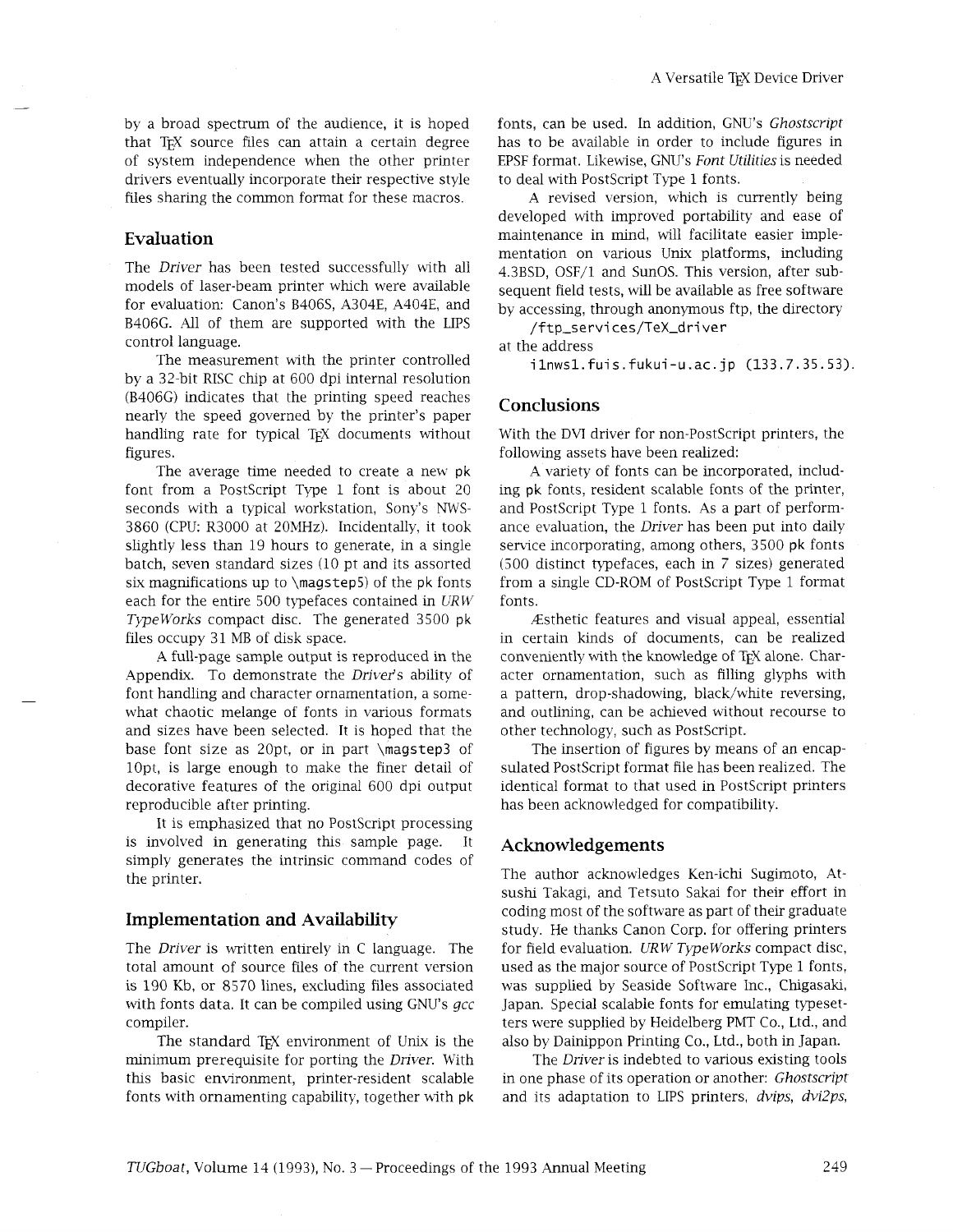Minato Kawaguti

*Font Utilities,* and *METAFONT.* Appreciations to their respective authors should be due in letting their tools be widely available.

## **Bibliography**

Adobe Systems Inc. *Adobe Type* 1 *Font Format,*  Addison-Wesley, 1990

- Berry, Karl, and Kathryn A. Hargreaves. "Font utilities" version 0.6, 1992
- Cooper, Eric, Bob Scheifler, Paal Kvamme, Håvard Eidnes, Mark Eichin, Paul Vojta, Jeffrey Lee, Donald Richardson, *et al.* "xdvi on-line manual", 1992.

Deutsch, L. Peter. "Ghostscript 2.6.1", 1993.

Knuth, Donald E. *The METAFONTbook,* Addison-Wesley, 1986.

Rokicki, Tomas. "DVIPS: A TEX Driver".

Sagiya, Yoshiteru, Hiroshi Ishii, Hajime Kobayashi, Ryouichi Kurasawa, and Hisato Hamano. *Japanese T@ Technical Book I,* ASCII Corp., 1990.